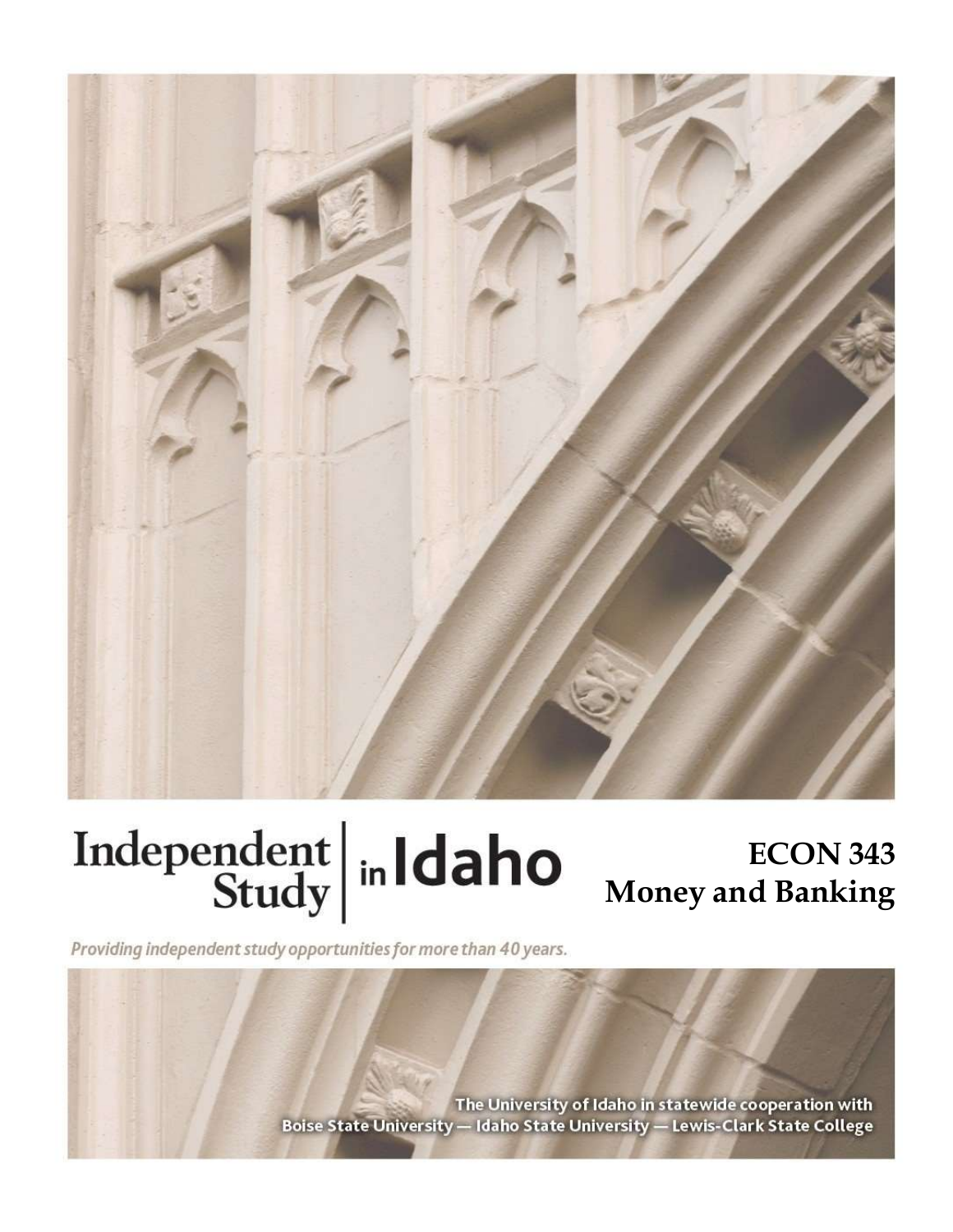

# $\left.\begin{array}{c|c} \textbf{Independent} & \textbf{h} \\ \textbf{Study} & \textbf{h} \end{array}\right.$

*Self-paced study. Anytime. Anywhere!*

#### **Econ 343 Money and Banking**

University of Idaho 3 Semester-HourCredits

**Prepared by:**

Steven Peterson Instructor in Economics University of Idaho

RV: 10/08 2-Econ 343 Copyright Independent Study in Idaho/Idaho State Board of Education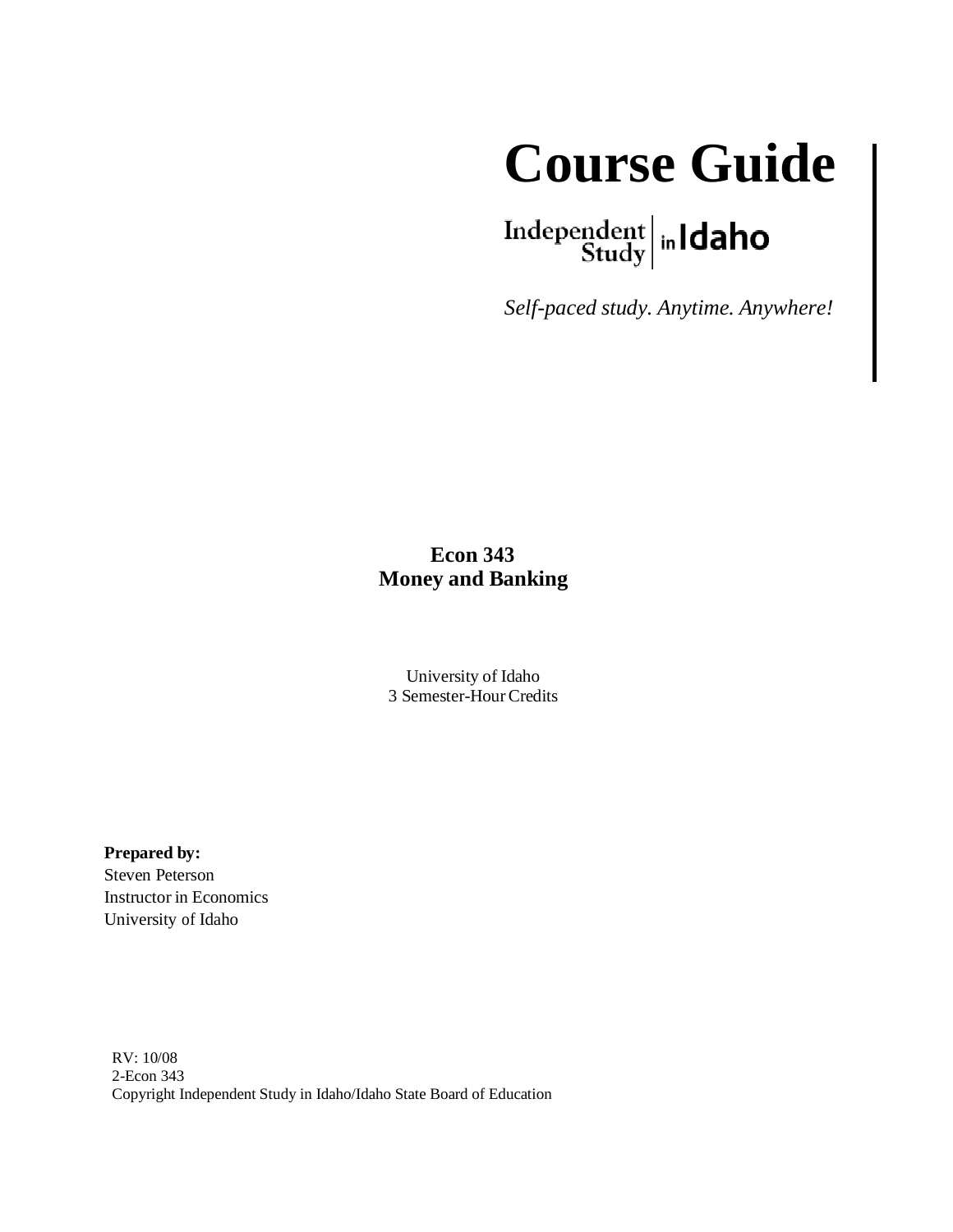# Table of Contents

| Lesson 1:                                                                                       |  |
|-------------------------------------------------------------------------------------------------|--|
| Lesson 2:                                                                                       |  |
| Lesson $3$ :                                                                                    |  |
|                                                                                                 |  |
|                                                                                                 |  |
|                                                                                                 |  |
| Term Structure of Interest Rates, Rational Expectations, and Efficient Markets  28<br>Lesson 4: |  |
| Lesson 5:                                                                                       |  |
| Lesson 6:                                                                                       |  |
| Lesson 7:                                                                                       |  |
|                                                                                                 |  |
|                                                                                                 |  |
|                                                                                                 |  |
| Lesson 8:                                                                                       |  |
| Lesson 9:                                                                                       |  |
|                                                                                                 |  |
|                                                                                                 |  |
|                                                                                                 |  |
|                                                                                                 |  |
|                                                                                                 |  |
|                                                                                                 |  |
|                                                                                                 |  |
|                                                                                                 |  |
|                                                                                                 |  |
|                                                                                                 |  |
|                                                                                                 |  |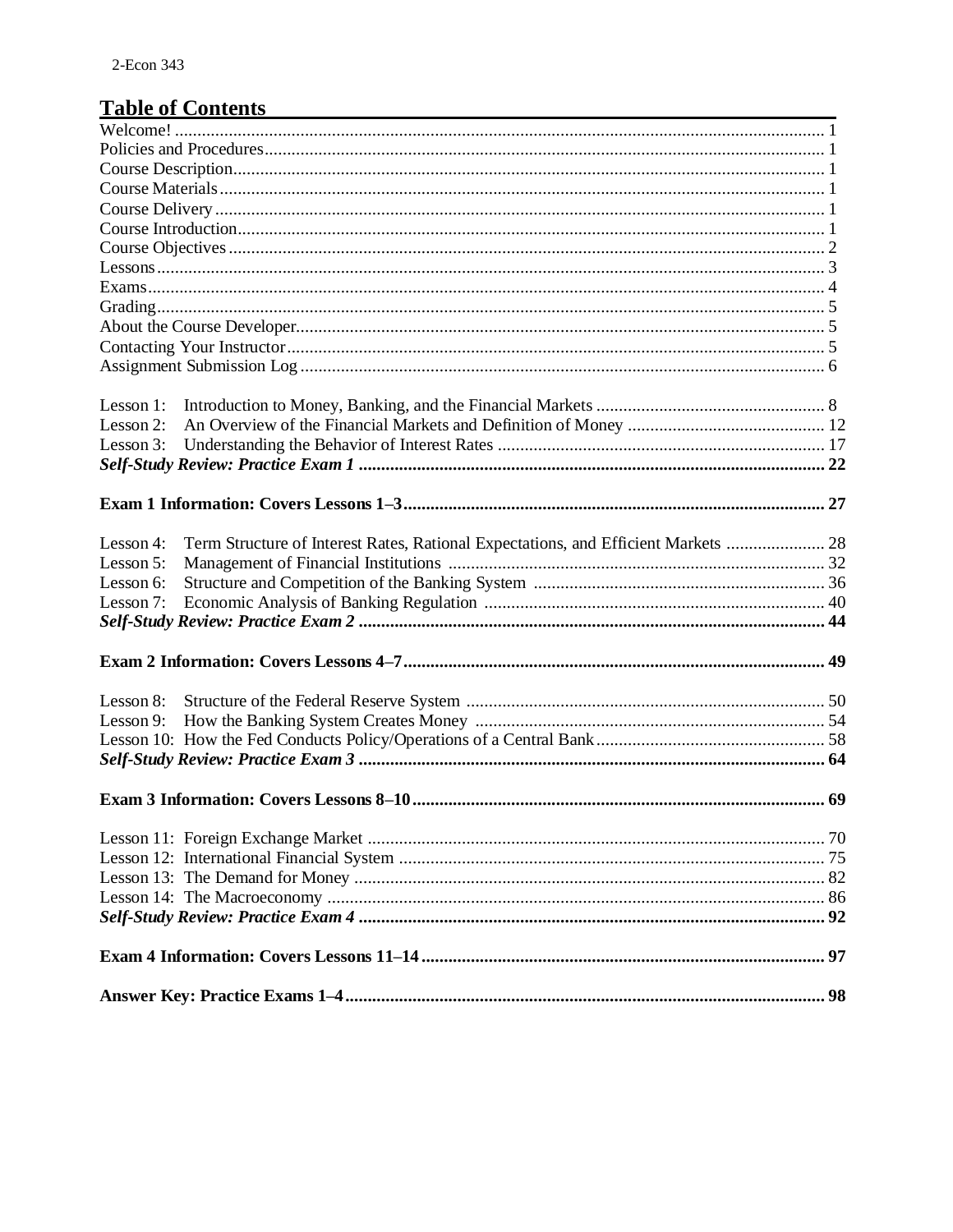# **Econ 343: Money and Banking 3 Semester-Hour Credits: UI**

# **Welcome!**

Whether you are a new or returning student, welcome to the Independent Study in Idaho (ISI) program. Below, you will find information pertinent to your course including the course description, course materials, course objectives, as well as information about assignments, exams, and grading. If you have any questions or concerns, please contact the ISI office for clarification before beginning your course.

#### **Policies and Procedures**

Refer to the ISI website at **www.uidaho.edu/isi** and select *Students* for the most current policies and procedures, including information on setting up accounts, student confidentiality, exams, transcripts, course exchanges, refunds, academic integrity, library resources, and disability support and other services.

# **Course Description**

Influence of money and banking on economic activity; influence of monetary policies to achieve society's economic goals. Prerequisite: Econ 201 (Principles of Economics) and Econ 202 (Principles of Economics), or Econ 272 (Foundations of Economic Analysis).

*Required: Internet access 14 graded lessons, 1 optional assignment, 4 self-study practice exams, 4 exams* 

**Students may submit up to 5 assignments per week. The instructor may take up to two weeks to grade submitted assignments after they are submitted. assignments and exams must be submitted consecutively, in the order outlined in the course.**

ALL assignments and exams must be submitted to receive a final grade for the course.

## **Course Materials**

#### **Required Course Materials**

- Mishkin, Frederic S. *The Economics of Money, Banking, and Financial Markets*. 8<sup>th</sup> ed. Boston: Addison-Wesley, 2007. ISBN: 9780321415059
- **Readings:** Federal Reserve articles: available online on the Canvas version of this course.

#### **Course Delivery**

This course is available online. An electronic course guide is accessible through Canvas at no additional cost. Refer to your *Registration Confirmation Email* for instructions on how to access Canvas.

#### **Course Introduction**

Welcome to the world of economics. This course examines an important branch of economics called *Money and Banking,* which includes the study of financial institutions, the financial markets, the role of money in the economy, and the impact of monetary policy. The focus of this branch of economics is on the role that money plays in the lives of individual decision makers, on government policy, and on the economy as a whole.

#### **Like economics, law is a way of thinking…a method of analysis:**

You will teach yourselves *the law*…I will train your mind. You come in here with a skull full of mush…and if you survive this class…you will leave here thinking *like lawyers*.

—Professor Charles Kingsfield of *The Paper Chase* on the first day of class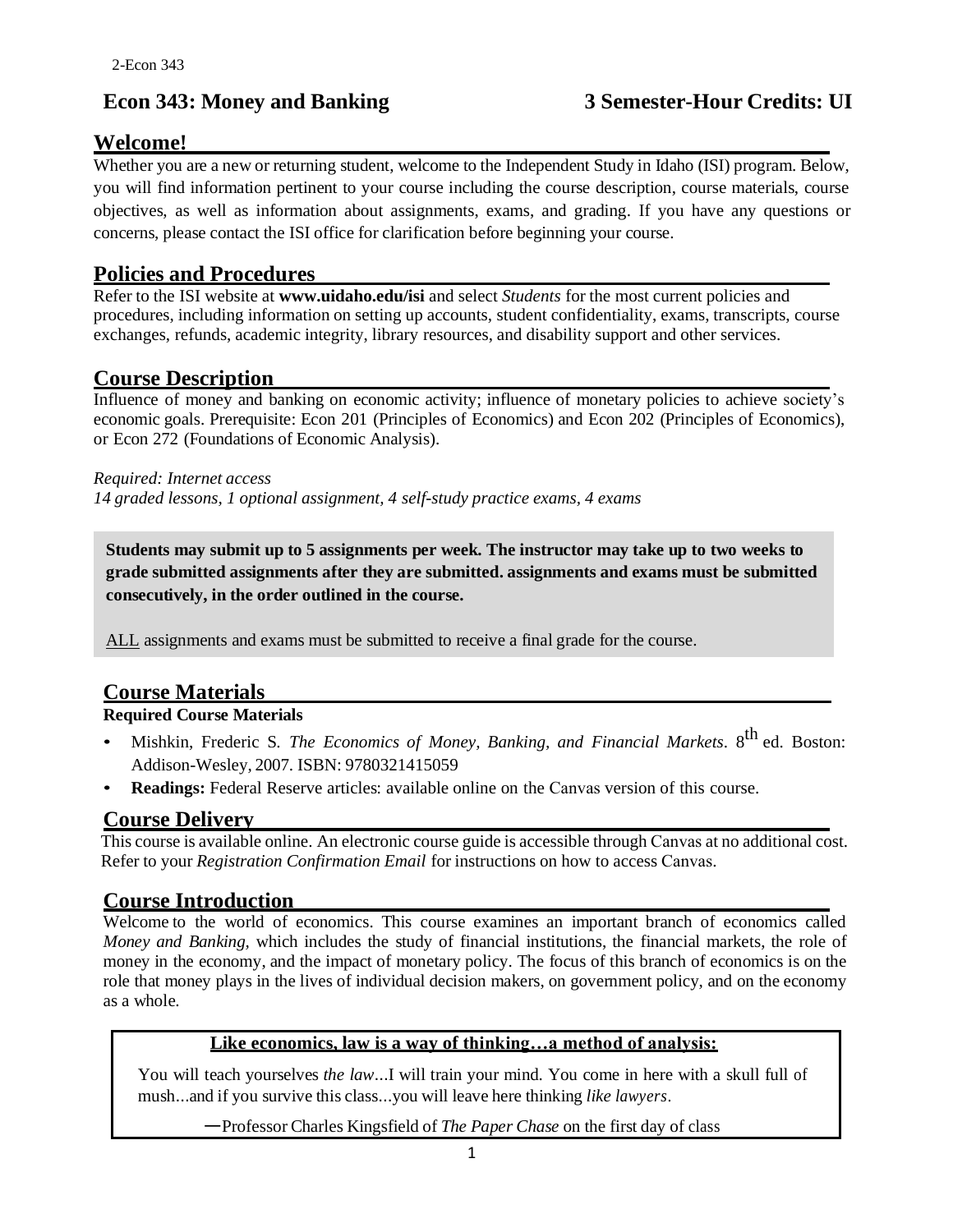The banking industry in the United States has undergone massive changes since the 1970s. Not since the Great Depression have so many institutional reforms been enacted. The Depository Institutions Deregulation and Monetary Control Act of 1980 began a process of **deregulation** of banking, arguably the most heavily regulated industry in the United States. Deregulation provided a series of challenges to the banking industry that shook it to its core. The first challenge was the savings and loan crisis (1980– 1992), which led to the near collapse of the entire savings and loan industry and cost the taxpayers about \$150 billion. Other 1980s crises included the 1980–1982 recession; the Third World debt crisis (where financial institutions of the industrialized world loaned many poor nations nearly a trillion dollars, for which many nearly defaulted); the 1987 stock market crash; the sharp rise of the U.S. national debt; and the melt-down of the junk bond market in the late 1980s.

The savings and loan crisis led to the passage of two important pieces of legislation: Financial Institutions Reform, Recovery, and Enforcement Act of 1989 (FIRREA), and the Federal Deposit Insurance Corporation Improvement Act of 1991 (FDICIA). These bills provided the money and the legislative muscle to end the savings and loan crisis and enacted many important new restrictions and regulations on financial institutions.

The 1990s continued the revolution in banking that began in the 1980s. The rise of new technologies and new financial innovations like **derivatives,** the process of **globalization,** and the rise of the Internet have further challenged banking authorities and changed the landscape of banking. The industry is rapidly consolidating, changing from numerous unit banks to branch banking, largely from the passage of the Riegle-Neal Interstate and Branching Efficiency Act of 1994.

The differences between financial institutions such as commercial banks, credit unions, and savings banks, are rapidly disappearing; you may not be able to tell the difference between them in twenty years. Many new financial services such as online banking, interstate banking and branching, ATMs, derivatives, and many others, unheard of twenty years ago, now exist. The 1990s was a period of transition for the banking industry that was both exciting and scary. The "wall" between investment and commercial banking came down in 1999 with the passage of the Gramm-Leach-Bliley Financial Services Modernization Act of 1999. This may lead to "one-stop" shopping for financial services in the future.

The new century began with the challenges posed by the collapse of the "Dot-Com" boom and the recession of 2001. The terrorist attack on 9/11/01 continues to pose challenges to the U.S. and the global community. The Enron scandal and other accounting related investor fraud led to the passage of the Sarbanes-Oxley Act (Public Company Accounting Reform and Investor Protection Act) of 2002.

The future of banking and financial services looks bright. Federal banking regulators have managed the various crises aggressively and efficiently (although not without controversy). The nexus of changes in technology, changes in institutions and laws, and globalization are fundamentally changing banking. We may even have "brickless" banks, conducting banking via the Internet from home. These firms would be entirely "online" much like Amazon.com, only offering financial services and banking.

#### **Course Objectives**

The objectives of this course are to:

- 1. introduce the student to economic thinking and analysis;
- 2. acquaint the student with economic and financial concepts, terminology, and logic;
- 3. familiarize the student with the tools needed for examining important economic variables such as real output, inflation, unemployment, and interest rates;
- 4. introduce to the student the basics of the U.S. financial system, types of financial institutions, methods of financial intermediation, the evolution of the structure of the U.S. financial system, U.S. central bank,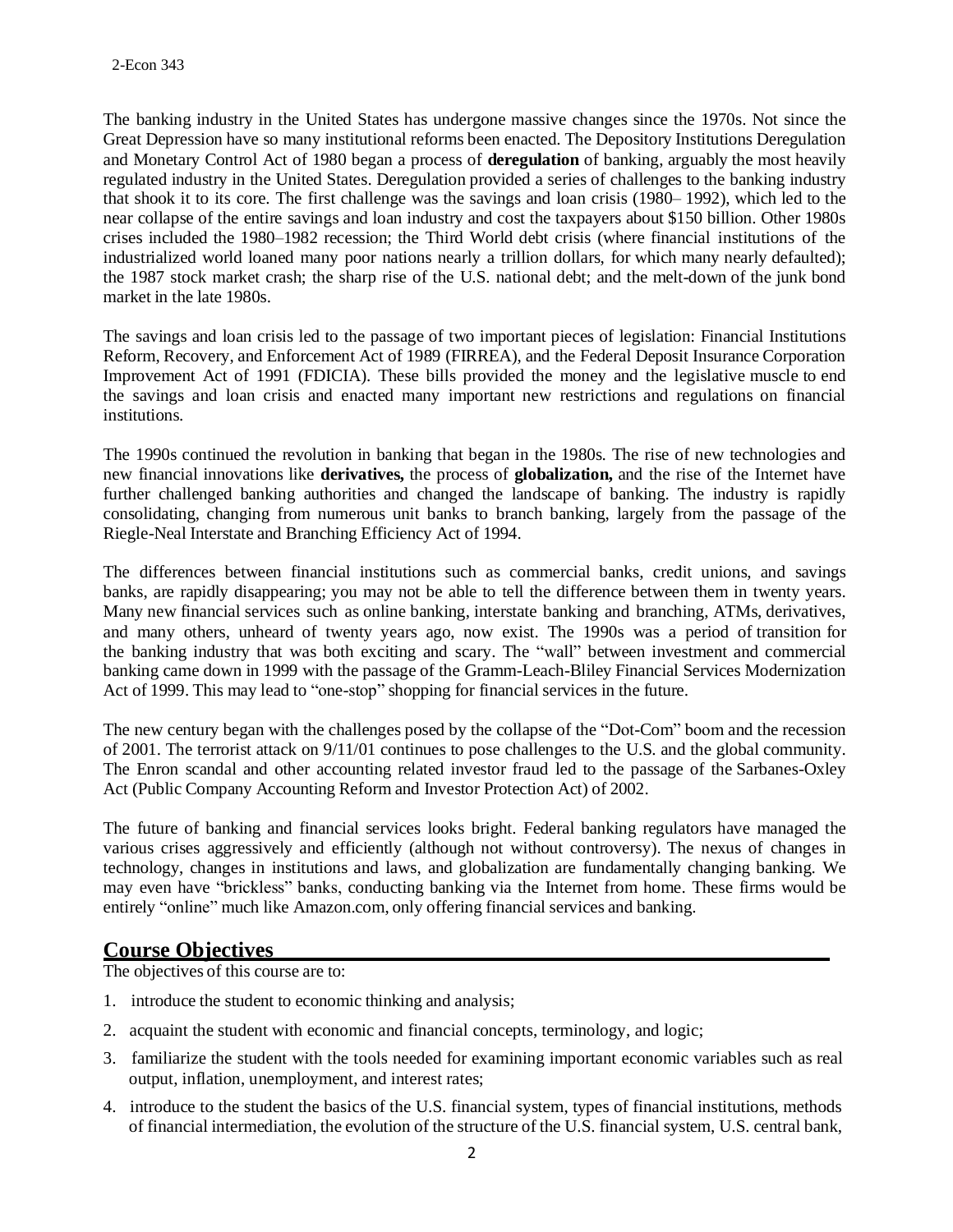money creation, and money types;

- 5. facilitate critical thinking by exploring the analytical tools derived from economic theory and its applications;
- 6. introduce to the student the various policy tools available to decision-makers for influencing the money supply, interest rates, availability of credit, productivity growth, inflation, and unemployment;
- 7. introduce to the student the basic workings of the macro-economy through the exploration of basic macro models;
- 8. explore some of the basic macroeconomic disagreements among economists and the policy implications from those disagreements;
- 9. familiarize the student with the growing global economy and how the economic future of the nations of the world are intertwined; and

10. illustrate the importance and relevance of the financial markets, the U.S. monetary system, the global economy, and economics in general to the student's life and future career.

#### **Lessons**

Each lesson may include the following components:

- lesson objectives
- reading assignment
- important terms
- lecture
- written assignment
- Web-links: References to Web sites are provided at the beginning of each lesson for your interest, but their review is *not* a course requirement. I encourage you to become familiar with sites such as these, which deal directly or indirectly with economics.
- *For Your Interest:* These are topics of interest that appear at the beginning of lessons 1 and 14. Again, they are for your interest but will not appear as questions on the exams.

Your decision to undertake this course places you in a special category of student. I have found, on average, that independent-study students who complete the course are more motivated and achieve more than students on campus. The reason is the self-motivation and discipline needed to complete an independent-study course.

#### **Study Hints**

Each student develops individual study habits that are often unique. Thus, there is no one "best way" to approach this material. What is important is that you learn the important concepts in the course. Nonetheless, I will suggest a possible approach that you may find helpful.

- First of all, read the textbook and other assigned readings as a first pass through the material. Choose a quiet setting. You should read the chapter(s) in your text first before reviewing the lectures. They will be helpful in preparing for the exams.
- Next, read the lesson in this course guide and consider how this information fits in with the textbook material. Lectures: Material labeled "lecture" is included in each of the lessons. Most of these are chapter reviewsin staccato format. However, some lectures include new material.
- Follow this step by referring to the commentary in the course guide listing the key topic areas. Review the key objectives of each lesson.
- Do the assignments. These will help you understand the important issues in each chapter. The lessons typically have from 3 to 7 essay/graphing questions and 10 to 20 multiple-choice questions.
- Note the importance of graphing. Economic models are often presented in graph form. You will need to be able to graph and explain many of these economic models. Be sure to practice making these graphs. It takes work to get them down cold!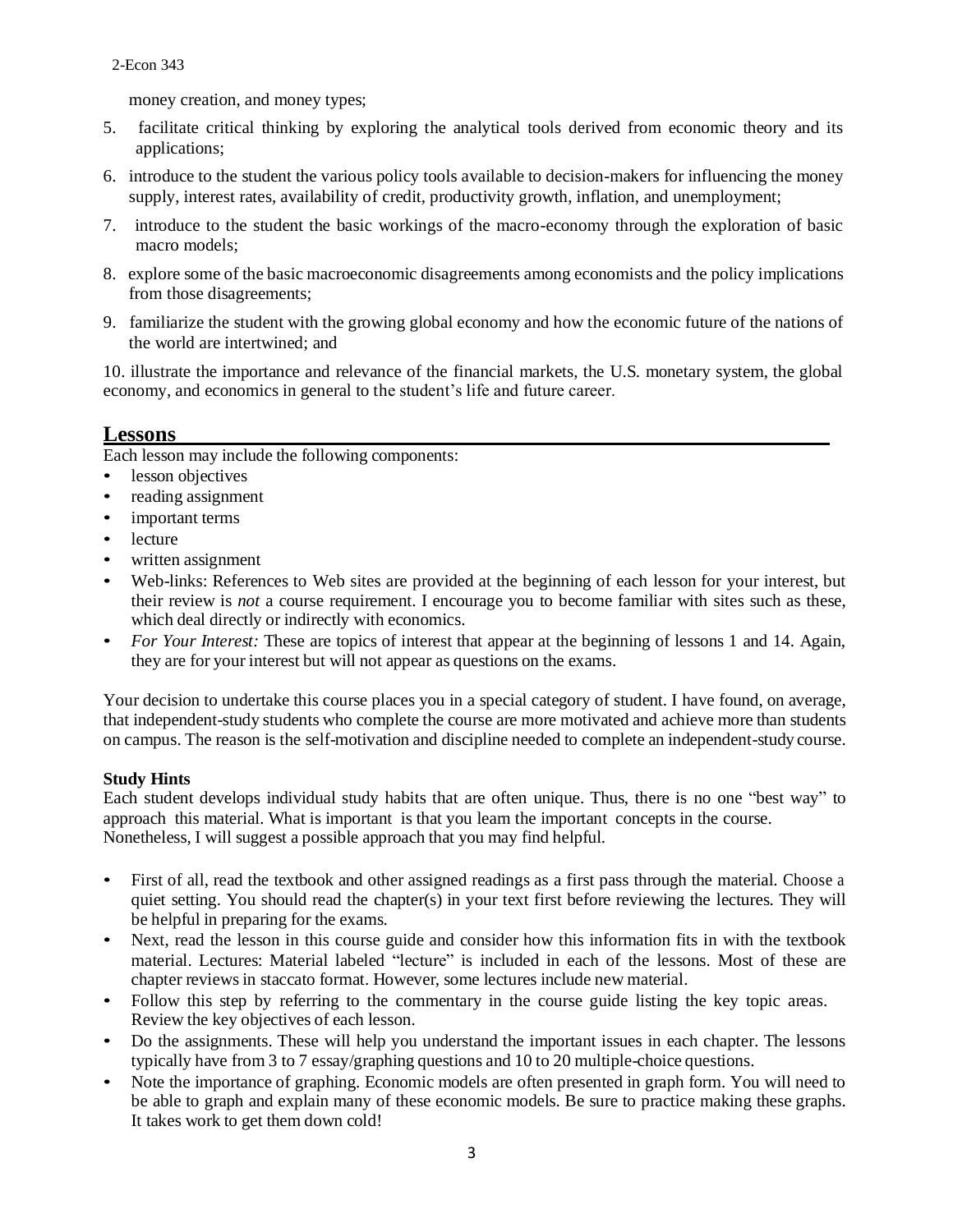2-Econ 343

#### Remember to:

- o Complete all assigned readings.
- o Set a schedule allowing for completion of the course one month prior to your desired deadline. (An *Assignment Submission Log* is provided for this purpose.)
- o Keep a copy of each lesson!
- o Complete the entire lesson assignment (partial or incomplete assignments will have the appropriate points deducted).
- Web pages and URL links in the World Wide Web are subject to change. If you cannot access a link that has been listed in this course guide, use your favorite search engine (such as Google) to locate the site. To seek assistance or provide any updated information, contact your instructor.
- Do not hesitate to contact your instructor if you have any questions.

#### **Readings/Articles**

You are assigned a reading/article for each lesson. Most are publications from the Federal Reserve System. Some of these are journal quality. You need to be able to summarize each article for the respective exams and write a solid paragraph about each. If you have any questions about these articles or what you need to know and understand, please contact your instructor. NOTE: The articles are available online through the Blackboard version of this course, in a printable format, or you may purchase them in a print format through the UI Bookstore.

#### **Optional Extra Credit Paper**

An extra credit paper may add a maximum of 40 points to your course total. Therefore, a good paper will add 25 or more points to your course total, an average paper 25 points or so, and a below average paper fewer than 15 points.

The extra credit paper option is not for everyone. It requires an investment in time and research effort. Nonetheless, it offers potential rewards in terms of grade and knowledge enhancement. Furthermore, it allows Independent Study in Idaho students the same option as offered to on-campus students.

The topic is *Financial Innovation: Past, Present, and Future.* This is a broad topic. You can write the paper on new financial instruments, new technologies, or specific pieces of legislation. You should narrow the topic to some aspect of financial innovation that has occurred in the past, is occurring in the present, or will occur in the future.

The paper should be a minimum of eight pages in length, word-processed, double-spaced, with citations and bibliography in either APA or MLA format. You may choose which format you would like to use— but be consistent. Contact your instructor if you have any questions.

#### **Exams**

- There are four graded exams that are structured much like the practice exams. (See *Practice Exams* below.)
- You must wait for grades and comments on lessons prior to taking each subsequent exam.
- For your instructor's exam guidelines, refer to the letter sent to you upon registration and the *Exam Information* sections in this course guide.

#### **Practice Exams**

A practice exam is provided at the end of each block of material to help you prepare for the exam that will be graded. The practice exams will assist you in identifying the types of questions that will be on each exam (obviously the questions themselves will be different). Much of the material in the exams focuses on problem solving. If a problem appears at length in the practice exam, there is a good chance it will also appear in the full test in some form. Practice exams will not be graded, and should NOT be submitted to your instructor. Answers for the practice exams are found toward the end of this course guide.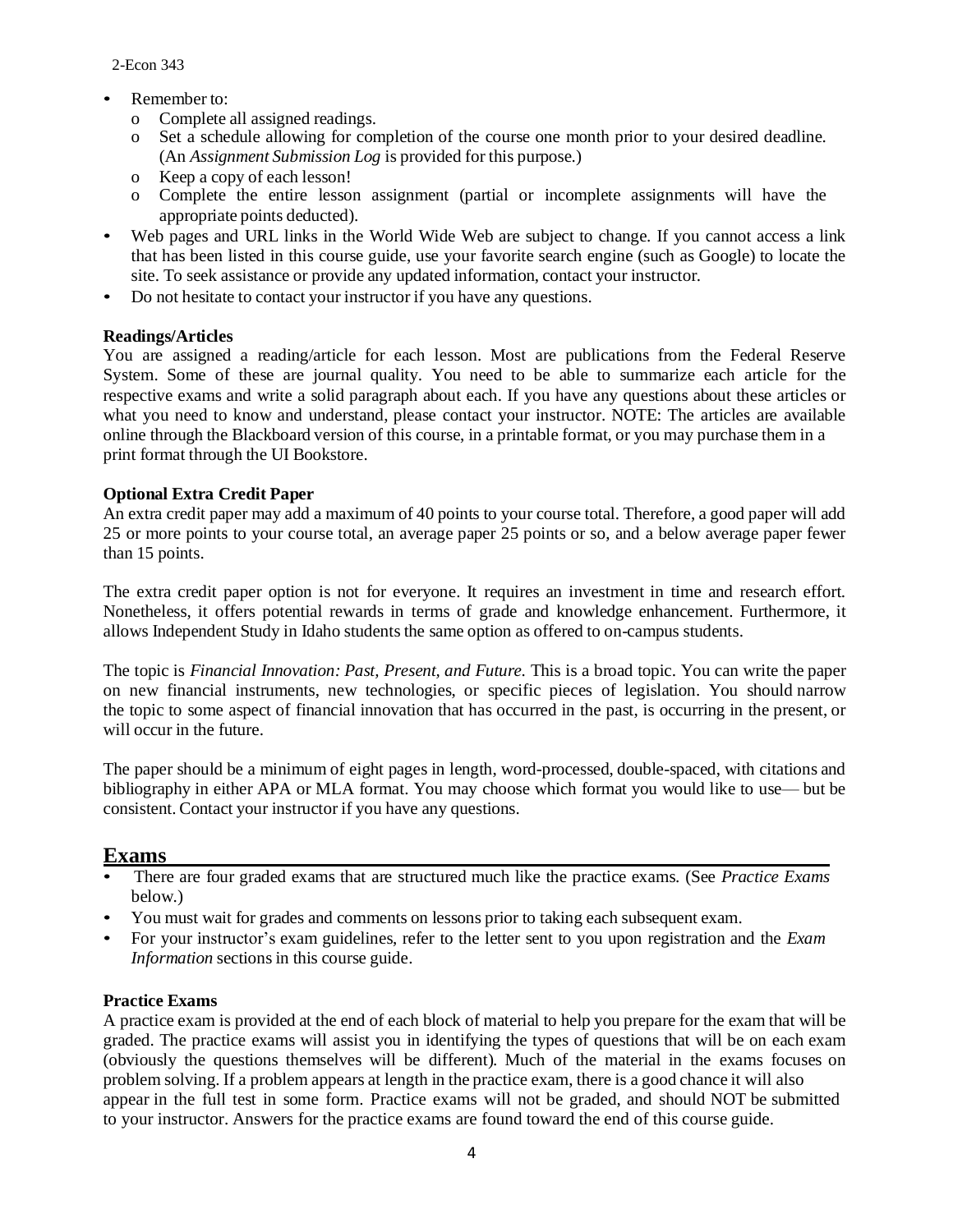See *Grading* for specific information on exams, points, and percentages.

#### **Grading**

The course grade will be based upon the following:

| Examination 1: 175 points |                             |  |  |  |  |
|---------------------------|-----------------------------|--|--|--|--|
| Examination 2: 175 points |                             |  |  |  |  |
| Examination 3: 175 points |                             |  |  |  |  |
| Examination 4: 175 points |                             |  |  |  |  |
| 700 points                |                             |  |  |  |  |
| Lessons $1-13$ :          | 273 points (21 points each) |  |  |  |  |
| Lesson 14:                | 27 points                   |  |  |  |  |
| 300 points                |                             |  |  |  |  |
| Total:                    | 1000 points                 |  |  |  |  |

The following scale applies in determining your final grade. Minimum required for:

- A 90 percent =  $900-1000$  points
- B  $80$  percent =  $800-899$  points
- C 70 percent =  $700-799$  points
- D 60 percent  $=600-699$  points

Your instructor retains the option of applying a grading curve to lower the minimums listed above, in order to make the Independent Study in Idaho grades compatible with those of courses taught on campus. Since the minimums can be lowered but not raised, this will work to your advantage. A hypothetical example would be to lower the minimum of an "A" grade from 90 percent to 88 percent. If you have any questions on grading, contact your instructor.

The final course grade is issued after all assignments and exams have been graded.

Acts of academic dishonesty, including cheating or plagiarism, are considered a very serious transgression and may result in a grade of F for the course.

#### **About the Course Developer**

Hi. I am a Research Economist at the University of Idaho and an Instructor in the Department of Economics, Finance, and Information Systems at the University of Idaho, where I have been employed for 15 years. My teaching interests are introductory macroeconomics, microeconomics, money and banking, environmental economics, and intermediate macroeconomics. My research interests are regional economic development and impact analysis. I have conducted studies on the economic impact on local Idaho communities from reductions of timber harvests on federal forests, the economic impact of colleges and universities, the economic impacts of inland ports and dam removal to save salmon, tribal gaming, and other interesting subjects. I look forward to assisting you in your exploration of economics.

#### **Contacting Your Instructor**

Instructor contact information is posted in the *Course Rules* on your Canvas site under *Course Rules*.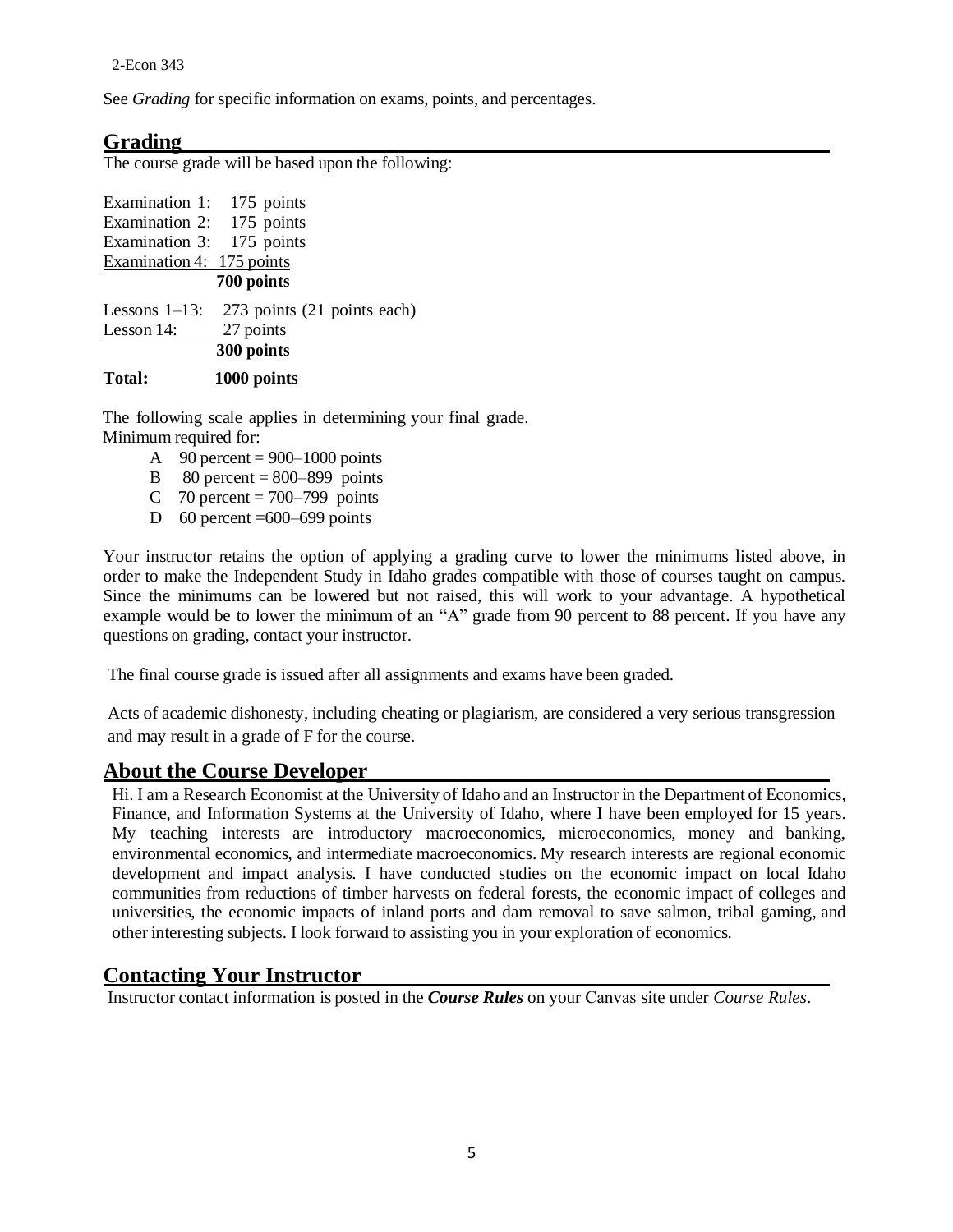# **Assignment Submission Log**

- **Textbook:** Mishkin, Frederic S. *The Economics of Money, Banking, and Financial Markets*. 8 th ed. Boston: Addison-Wesley, 2007. ISBN: 0-321-28726-6
- **Readings:** Federal Reserve **(FR)** articles: available online on the Blackboard version of this course, or for purchase (print copy) at the University of Idaho Bookstore.

| <b>Lesson</b>                  | <b>Reading Assignment</b>                                                                                                                                                           | <b>Written Assignment</b> | <b>Date Submitted</b> |
|--------------------------------|-------------------------------------------------------------------------------------------------------------------------------------------------------------------------------------|---------------------------|-----------------------|
| 1                              | Chapter 1, pages 3-22<br>(FR) Reading: "U.S. Monetary Policy: An<br>Introduction"                                                                                                   | essay/multiple choice     |                       |
| $\boldsymbol{2}$               | Chapters 2–3, pages 23–63<br>(FR) Reading: Hetzel, Robert L., "The<br>Contributions of Milton Friedman to<br>Economics"                                                             | essay/multiple choice     |                       |
| 3                              | Chapters 4-5, pages 67-126<br>(FR) Reading: Grubb, Farley, "Benjamin<br>Franklin and the Birth of a Paper Money<br>Economy"                                                         | essay/multiple choice     |                       |
|                                | <b>Self-Study Review: Practice Exam 1</b>                                                                                                                                           |                           | Do not submit.        |
| It is now time to take Exam 1. |                                                                                                                                                                                     |                           |                       |
| $\overline{\mathbf{4}}$        | <b>Chapters 6-7, pages 127-177</b><br>(FR) Reading: Steindel, Charles, "How<br>Worrisome Is a Negative Savings Rate?"                                                               | essay/multiple choice     |                       |
| 5                              | <b>Chapter 9, pages 219–246</b><br>(FR) Reading: Gould, David, M., Roy J.<br>Ruffin, and Graeme L. Woodbridge, "The<br>Theory and Practice of Free Trade"                           | essay/multiple choice     |                       |
| 6                              | <b>Chapter 10, pages 247-277</b><br>(FR) Reading: Wheelock, David C.,<br>"Monetary Policy in the Great Depression:<br>What the Fed Did, and Why"                                    | essay/multiple choice     |                       |
| $\overline{7}$                 | <b>Chapter 11, pages 279-307</b><br>(FR) Reading: Neumann, Manfred J.M.,<br>"Seigniorage in the United States: How<br>Much Does the U.S. Government Make<br>from Money Production?" | essay/multiple choice     |                       |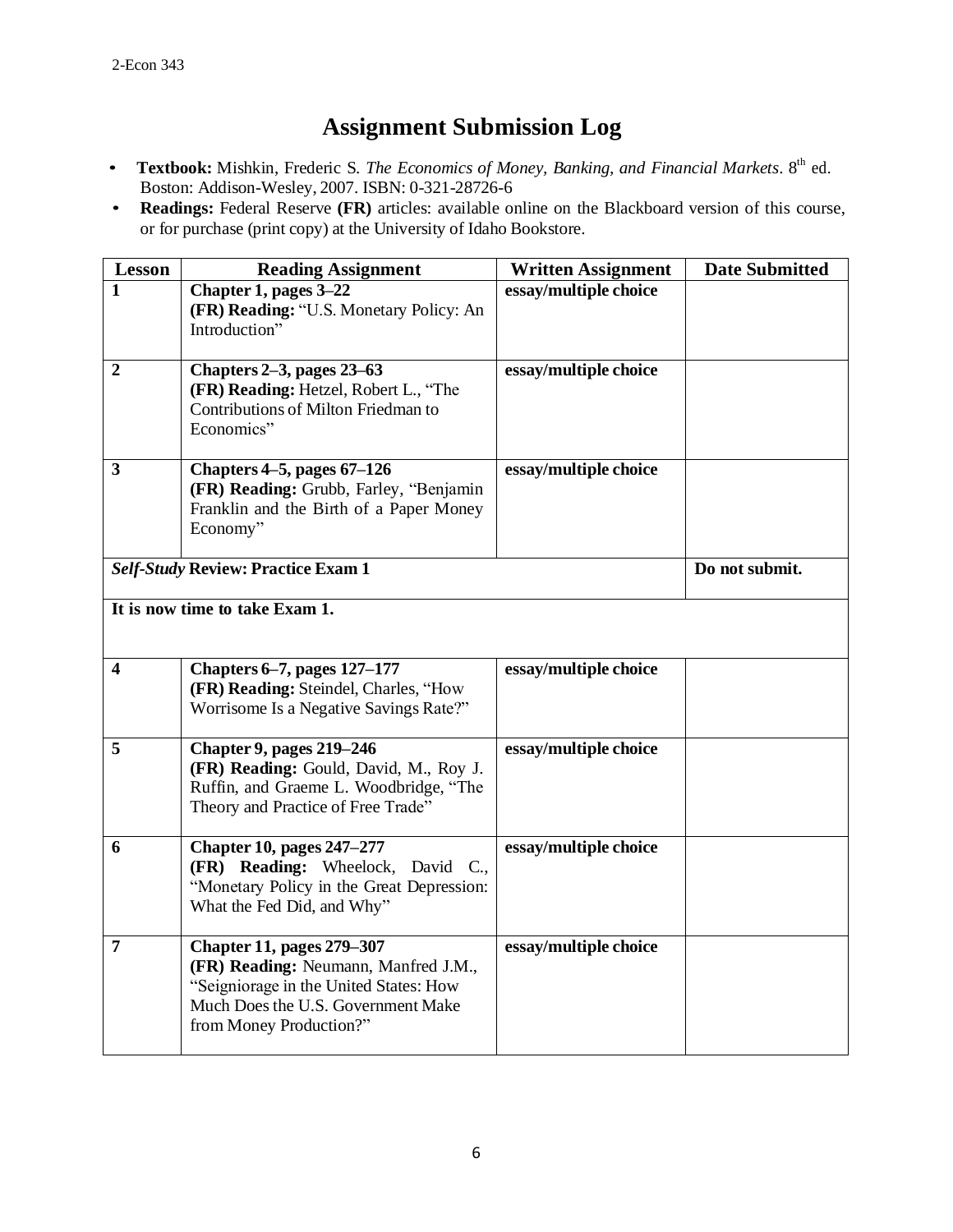| <b>Lesson</b>                  | <b>Reading Assignment</b>                                                                                                                                                                       | <b>Written Assignment</b> | <b>Date Submitted</b> |
|--------------------------------|-------------------------------------------------------------------------------------------------------------------------------------------------------------------------------------------------|---------------------------|-----------------------|
|                                | <b>Self-Study Review: Practice Exam 2</b>                                                                                                                                                       |                           | Do not submit.        |
|                                | It is now time to take Exam 2.                                                                                                                                                                  |                           |                       |
| 8                              | <b>Chapter 12, pages 311-332</b><br>(FR) Reading: Hetzel, Robert L.,<br>"Making the Systematic Part of<br>Monetary Policy Transparent"                                                          | essay/multiple choice     |                       |
| 9                              | Chapters 13–14, pages 333–372<br>(FR) Reading: Estrella, Arturo, and<br>Frederic S. Mishkin, "The Yield Curve<br>as a Predictor of U.S. Recessions"                                             | essay/multiple choice     |                       |
| 10                             | Chapters 15-16, pages 373-428<br>(FR) Reading: "Understanding the<br>Persistence of Poverty"                                                                                                    | essay/multiple choice     |                       |
|                                | <b>Self-Study Review: Practice Exam 3</b>                                                                                                                                                       |                           | Do not submit.        |
|                                | It is now time to take Exam 3.                                                                                                                                                                  |                           |                       |
| 11                             | <b>Chapter 17, pages 431–457</b><br>(FR) Reading: Nakamura, Leonard I.,<br>"National Income Accounts"                                                                                           | essay/multiple choice     |                       |
| 12                             | <b>Chapter 18, pages 459–490</b><br>(FR) Reading: Hunt, Robert M., "A<br>Century of Consumer Credit Reporting<br>in America"                                                                    | essay/multiple choice     |                       |
| 13                             | <b>Chapter 19, pages 493–512</b><br>(FR) Reading: Furlong, Frederick T.<br>and Simon H. Kwan, "Safe and Sound<br>Banking Twenty Years Later: What<br>Was Proposed and What Has Been<br>Adopted" | essay/multiple choice     |                       |
| 14                             | Chapters 22, 24, pages 561-582,<br>613-637<br>(FR) Reading: Bordo, Michael, D.,<br>"Globalization and Imbalances in<br>Historical Perspective"                                                  | essay/multiple choice     |                       |
|                                | <b>Self-Study Review: Practice Exam 4</b>                                                                                                                                                       |                           | Do not submit.        |
| It is now time to take Exam 4. |                                                                                                                                                                                                 |                           |                       |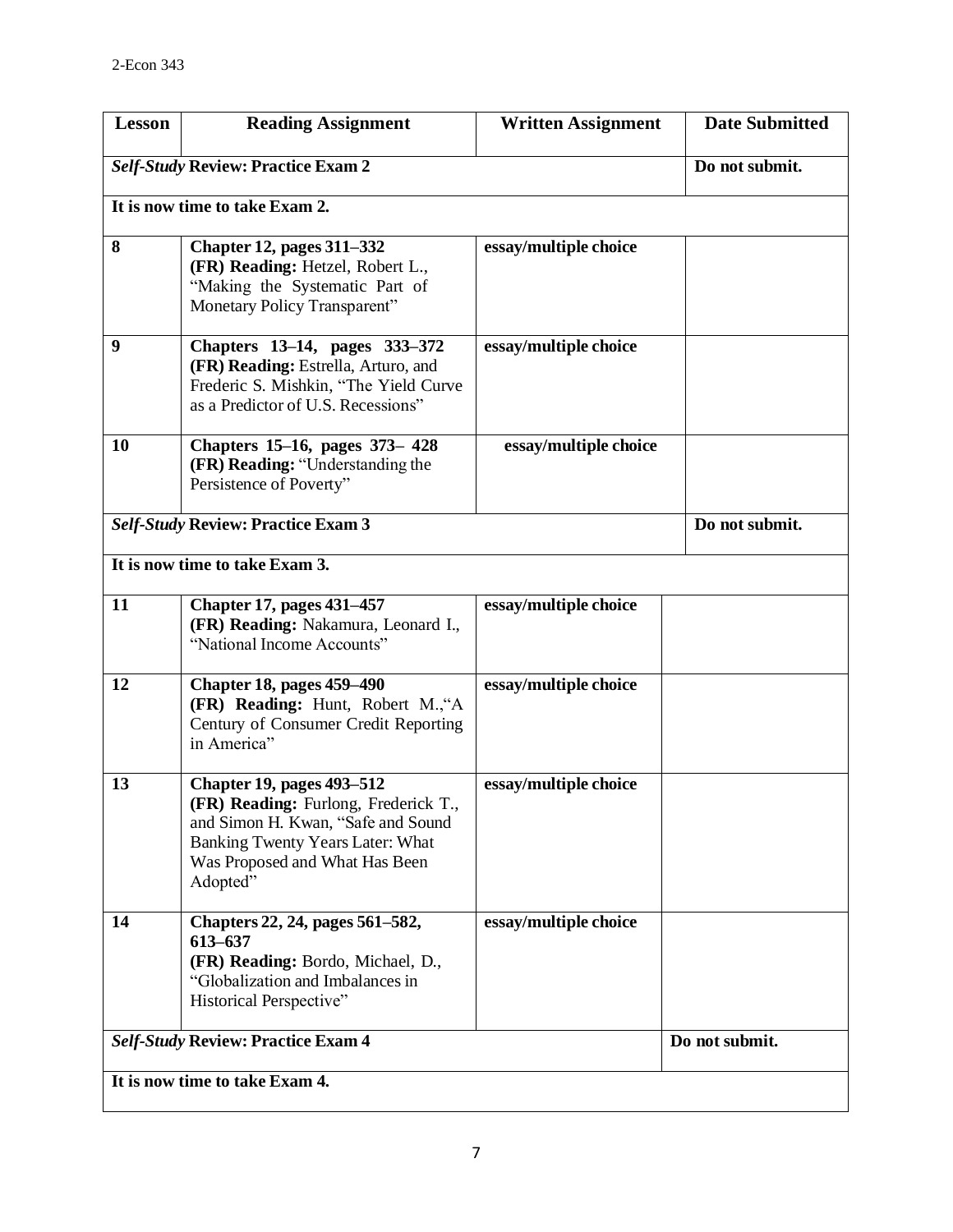# **Lesson 1**

## **Introduction to Money, Banking, and the Financial Markets**

# *Humor in Economics*

Murphy's Law of economic policy: Economists have the least influence on policy where they know the most and are most agreed; they have the most influence on policy where they know the least and disagree most vehemently.

—Alan S. Blinder

Source: **[www.etla.fi/pkm/JokEc.html](http://www.etla.fi/pkm/JokEc.html)**

#### *For Your Interest* **Famous People Who Majored in Economics in College**

Dick Armey: U.S. Congressman Young M.C.: Singer Steve Balmer: Executive VP, Microsoft Mike Mussina: MLB Pitcher William F. Buckley: Journalist **Merlin Olson: Actor/Former NFL** player Jim Bunning: U.S. Congress/Baseball Hall of Fame Ronald Reagan: Former U.S. President George H.W. Bush: Former U.S. President Roy Romer: Gov. of Colorado Sandra Day-O'Connor: U.S. Supreme Court Lionel Ritchie: Singer/Songwriter William Isaac: Former Chairman of FDIC Richard Trumka: Pres. United Mine Workers Mick Jagger: Rolling Stones Ted Turner: CNN, Atlanta Braves/Hawks Alex Keaton: TV sitcom character Mario Van Peebles: Actor/Director Bernie Kosar: NFL quarterback Lenny Wilkens: NBA Coach

John Elway: Former NFL quarterback George Schultz: Former U.S. Secretary of State Phil Gramm: U.S. Senator **Arnold Schwarzenegger: Actor/Gov. of California** 

Source: **<http://web.centre.edu/~econed/Subpages/famous.htm> (1/1/03)**

#### *Web-links*

Resources for Economists on the Web: **<http://rfe.org/>**

Business News—U.S. News and World Report: **[www.usnews.com/](http://www.usnews.com/)**

#### **Lesson Objectives**

The primary objective of Chapter 1 is to introduce the role of financial markets in the economy and illustrate their importance in macroeconomic stability. A second objective is to illustrate the importance of money, banking, and the financial markets in your own life and how they affect your decisions. A third objective is to provide you with a broad perspective on the layout and operation of the U.S. financial system.

This chapter will introduce you to new terminology that will be utilized throughout the text. You will discover new economic relationships that you may not have previously realized. This chapter sets the framework and foundation on which all future chapters are built.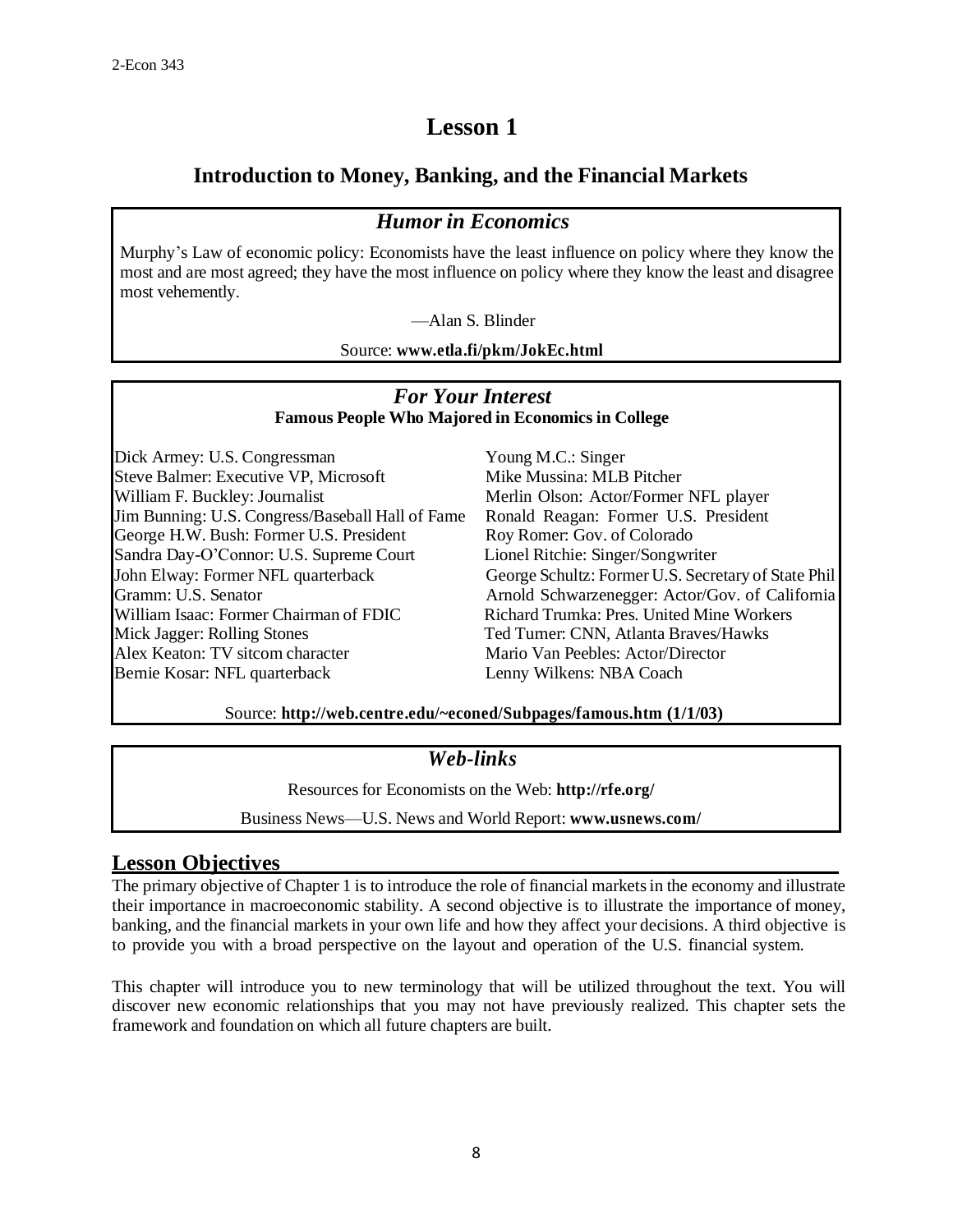#### **Reading Assignment**

- Chapter 1: Why Study Money, Banking, and Financial Markets?
- Reading: "U.S. Monetary Policy: An Introduction," U.S. Federal Reserve Bank of San Francisco, 2004. This article is a primer on the structure of the U.S. central bank (i.e., the Fed), and the goals and tools of the Fed. We will discuss this in greater detail in later chapters.

#### **Important Terms**

| aggregate income      | central bank                     | gross domestic product    |
|-----------------------|----------------------------------|---------------------------|
| aggregate output      | common stock                     | inflation, inflation rate |
| aggregate price level | Federal Reserve System (the Fed) | money (money supply)      |
| asset                 | financial intermediaries,        | price level               |
| banks                 | financial markets                | recession                 |
| bond                  | fiscal policy                    | security                  |
| bond market           | foreign exchange market          | stock                     |
| budget deficit        | foreign exchange rate            | stock market              |
| budget surplus        | interest rate                    | unemployment rate         |
| business cycles       | monetary policy                  |                           |
| e-finance             | monetary theory                  |                           |

#### **Lecture**

A high rate of unanticipated **inflation,** which greatly increases prices, can be viewed as a tax. It redistributes income from creditors to debtors, from savers to borrowers, from households to firms, and from individuals to the government. Inflation reduces the efficiency of the financial system in the United States and reduces economic growth. A little inflation, on the other hand, may be healthy for the economy, allowing economic adjustments to occur in a way that is less painful than other alternatives.

Inflation became a major problem in the U.S. in the 1970s. Many individuals reacted by transferring assets from monetary forms such as savings accounts to non-monetary sources. Real estate investment, for example, became a popular source of "hedging" against inflation. The U.S. central bank (The Federal Reserve System) put the brakes on inflation by reducing the growth of the money supply in a policy change that began in the late 1970s and lasted into the early 1980s. However, the cost of reducing inflation was high, throwing the U.S. into the worst recession  $(1980-1982)$  since the Great Depression.

The 1980s, in contrast to the 1970s, were marked by relatively low inflation. There was even **deflation** falling prices—in some sectors of the economy. Deflation has been relatively unknown in the U.S. since World War II. Yet deflation was one of the factors that made the Great Depression so terrible. Prices fell dramatically, redistributing income from debtors to creditors. Imagine a situation where your wage is falling (along with prices), but the payments on your home mortgage and other debts remain constant. This may explain why your grandparents or great-grandparents are afraid of ever going into debt. They learned a bitter lesson during the Great Depression.

The 1990s to 2001 was overall an era of low inflation, relatively high growth (excepting the recession in 2001), and low unemployment. The 1990s seemed, in contrast, the exact opposite of the 1970s. Since 2001, the economy has experienced a modest recovery, with relatively low inflation and low unemployment, although both rose in late 2008 as the economy was on the verge of entering a recession.

As you can see, the monetary system dramatically affects the lives of everyone. If too much money is produced and a high rate of inflation occurs, individuals and the economy are harmed. If too little money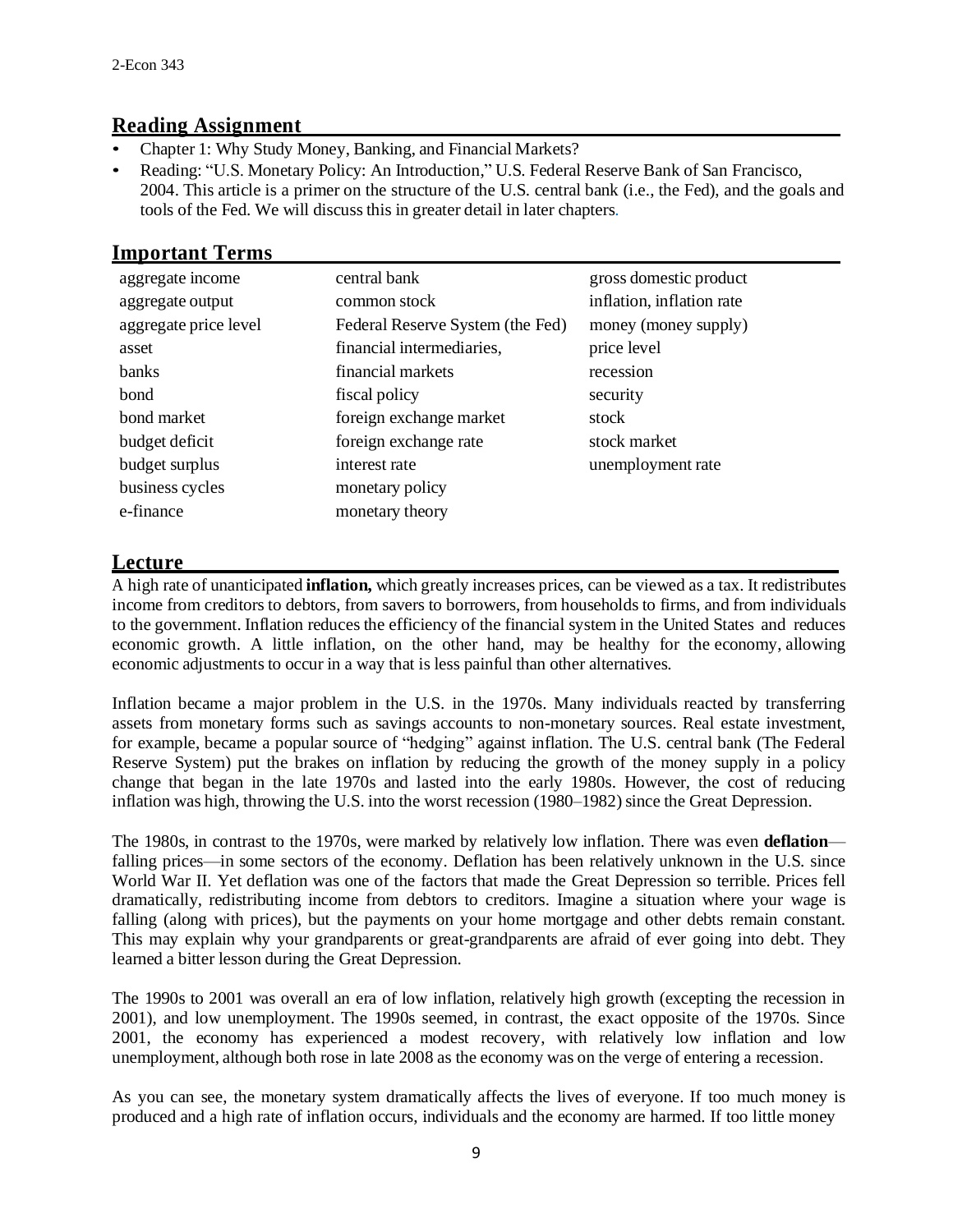is produced and deflation and/or a **recession** occur, individuals and the economy are also harmed. Thus, the Federal Reserve System walks a tightrope in conducting monetary policy.

The first three chapters of your text introduce the importance of the monetary system to the U.S. economy, the function of financial markets, and the regulatory structure that supports it. Furthermore, this section covers the various methods of transferring savings from lenders to borrowers. One important method is *financial intermediation,* which is the role that banks play as a "mediator" between savers and borrowers.

#### **Written Assignment**

**Essays** (length varies, 10 points)

- 1. What effect might a rise in stock prices have on consumers' decisionsto spend?
- 2. Compare the rate of money supply growth and the business cycle. What typically happens to money supply growth before each recession?
- 3. What is the typical relationship between interest rates on three-month Treasury bills, long-term Treasury bonds, and Baa (medium quality) corporate bonds?

#### **Objective Questions** (11 points)

- 1. Accountants refer to an economic event as a
	- a. channeling funds from investors to savers .
	- b. creating inflation.
- c. channeling funds from savers to investors.
- d. reducing investment.
- 2. Markets in which funds are transferred from those who have excess funds available to those who have a shortage of available funds are called
	- a. commodity markets.
	- b. fund-available markets.
- c. derivative exchange markets.
- d. financial markets.
- 3. The bond markets are important because they are
	- a. easily the most widely followed financial marketsin the United States.
	- b. where foreign exchange rates are determined.
	- c. where interest rates are determined.
	- d. where all borrowers get their funds.
- 4. The price paid for the rental of borrowed funds (usually expressed as a percentage of the rental of \$100 per year) is commonly referred to as the
	- a. inflation rate.
	- b. exchange rate.
- c. interest rate.
- d. aggregate price level.
- 5. The interest rate on Baa (medium quality) corporate bonds is \_\_\_\_\_\_\_\_\_\_\_\_\_\_\_\_ on average that other interest rates, and the spread between it and the other rates became  $\frac{ }{ }$  in the 1970s. a. lower; smaller b. lower; larger c. higher; smaller d. higher; larger
- 6. High interest rates might cause a corporation to building a new plant that would provide more jobs.
	- a. complete
	- b. consider
- c. postpone
	- d. contemplate